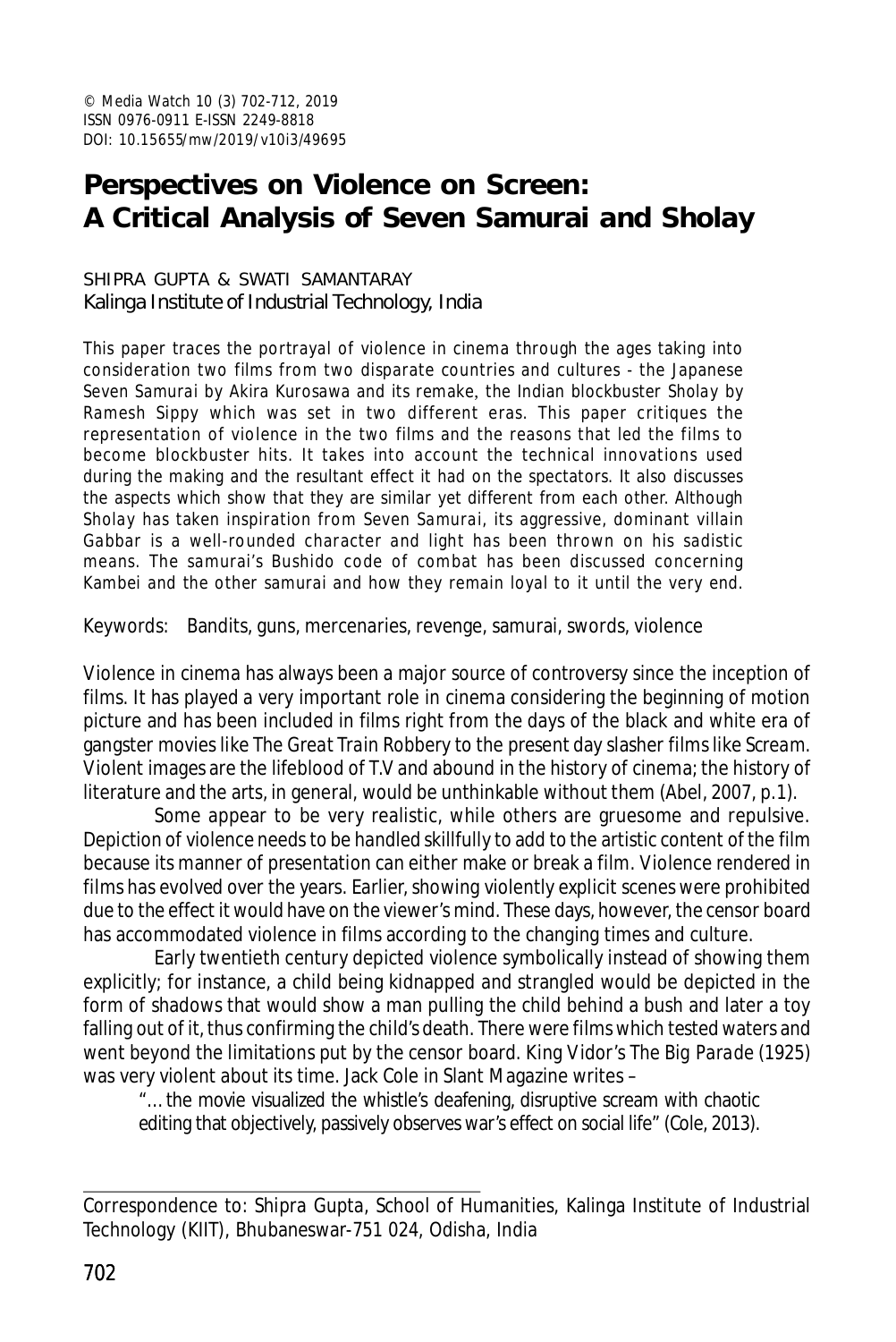The film shows in graphic detail the brutal killings of American soldiers at the hands of German snipers during World War I; it showed wounded soldiers losing legs and soldiers with blood running down their heads. *Scarface* (1932) is a film by Howard Hawks where the script required the graphic representation of brutality. It had taken inspiration from a novel by the same name, and it was handled equally artistically by the director. However, the film was presented as disparaging violence instead of applauding it because of its gruesome portrayal of brutal scenes. Simultaneously many other films with the explicit depiction of violence followed. Arthur Penn's *Bonnie and Clyde* which released in 1967 had a very graphic finale scene where Bonnie and Clyde are ambushed and killed by Texas Rangers. The filmmaker used multiple cameras from various angles to shoot the massacre scene. He used special effect squibs filled with fake blood hidden under the actor's costumes which had been rigged so that they exploded at the right time emphasizing the visual effects intended to create. The scene was also shown in slow motion to heighten the effect of violence. Even films like *The Magnificent Seven* (Sturges, 1960), *The Godfather* (Coppola, 1972), *Reservoir Dogs* (Tarantino, 1992), *The Passion of the Christ* (Gibson, 2004) and other similar films were seemingly violent for their times. Motion pictures and popular entertainment, especially after World War II, started rendering violent images in their content more frequently than before. The filmmakers even employed various techniques to make the scenes seem as realistic as possible. A film on cannibalism was released in 1974 by Tobe Hooper called *Texas Chainsaw Massacre*. To make the scenes seem as realistic as possible, the filmmaker made the actors wear metal sheets to protect their skin. Then they were covered with raw steak and packets filled with blood so that the end product seemed like the saw is slicing through the skin with blood oozing out of it. It received mixed reviews.

Violence in films did not just prevail in Hollywood; rather, they were popular in films all over the world. Taking for instance the South Korean films *Piagol* (Gang-cheon, 1955) and *Five Marines* (Ki-duk, 1961), the Japanese *Seven Samurai* (Kurosawa, 1954) and *Rann* (Kurosawa, 1985), the Russian *Night Watch* (Bekmambetov, 2003), the Chinese *Iron Monkey* (Woo-ping, 1993), the French *Delicatessen* (Jeunet & Caro, 1991), the Indian *Sholay* (Sippy, 1975)—all have violent content in their films to some extent. What attracts the audience towards violence has been studied extensively by Jeffery H. Goldstein in his work *Why We Watch: The Attractions of Violent Entertainment* where he writes:

"Many in the audience appear to be taken in by dramatic violence; perhaps attraction is enhanced by viewers' willing suspension of disbelief. After all, most violent images and models produced for entertainment and recreation are not the real things; they carry clues to their false identity" (Goldstein, 2011, p. 2).

This pretension attracts the audience towards films that entertain through violent images. Films that have violent scenes in them do not always include them for the sole purpose of voyeuristic pleasure of the audience, rather, they at times act as a release for the destructive nature of man or they show the viewers what man is capable of when provoked. In the edited work *Media Ethics* by Matthew Kieran, Gordon Graham writes:

"… The depiction of violence can have a cathartic as well as a provocative influence; this means that as well as prompting violence, it forestalls it, by providing a fictional release for otherwise destructive emotions." (Kieran, 1998, p.157).

However, the patterns of violence can vary from film to film and from character to character presented in the film; taking, for instance, the popular Japanese movie *Seven Samurai* by Akira Kurosawa. We find the samurai following a moral code while combating their opponent; they will never attack unless the opponent is ready. However, in the same film, we find Bandits who are attacking the village and killing the villagers mercilessly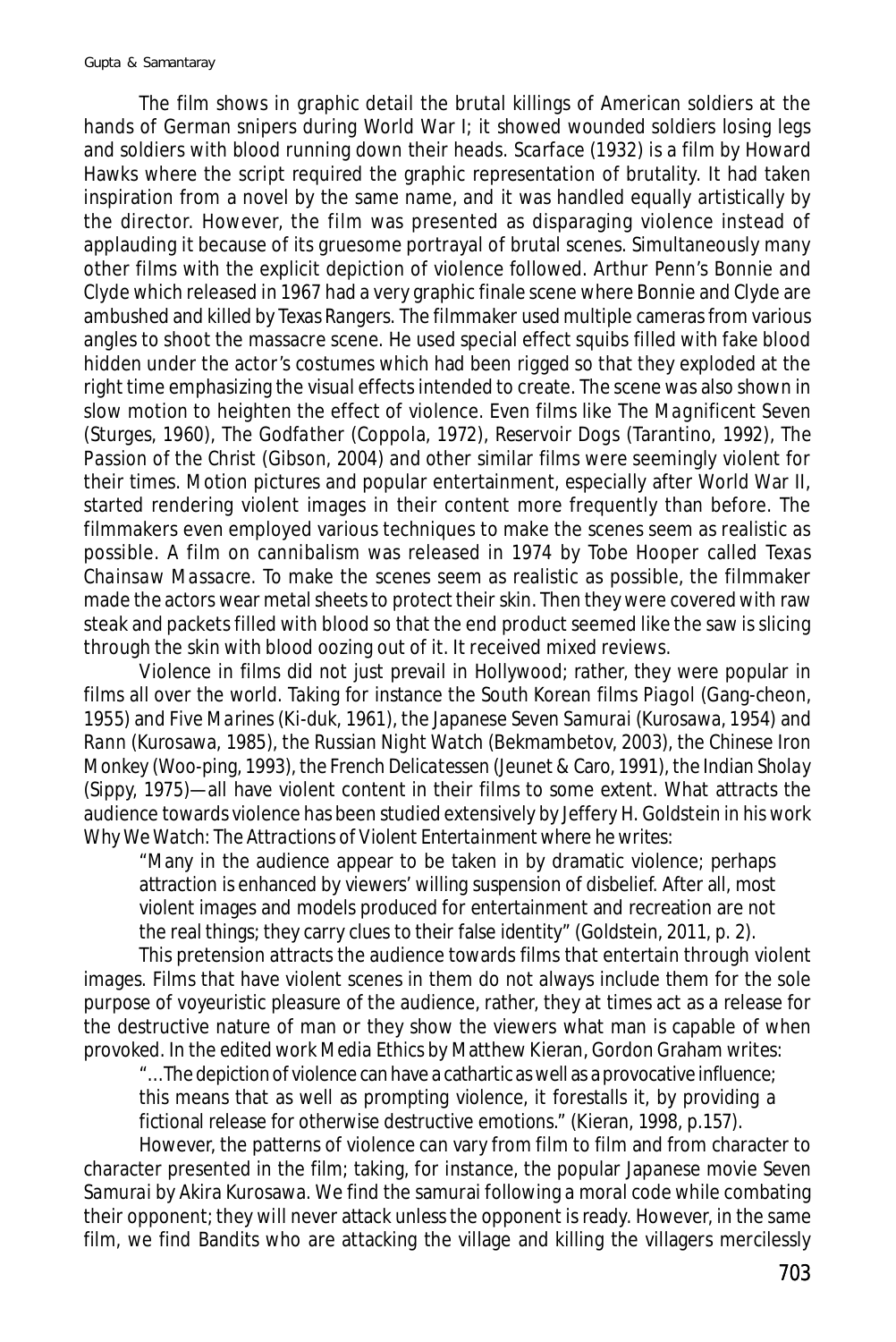without any moral ethics or considerations. The film is set during the Sengoku Period in a sixteenth-century Japanese village which is raided by bandits during harvest to steal their food. Therefore, the villagers request a samurai, who is going through a difficult time, to help them protect their village in exchange for food. The Samurai, to defend the village from the forty bandits during the harvest season, sets forth to gather six more samurai to help him. The seven samurai teach the villagers basic combat tricks to protect themselves, and finally, when the bandits arrive, a huge battle follows. "Akira Kurosawa's films shy from neither death nor violence. Kurosawa is best known for his portrayals of samurai inflicting violence with impossible skill, and even his light-hearted samurai films have high body counts. Kurosawa could make violence kinetically fun that would go on to profoundly influence Spaghetti Westerns and action films in general" (Eisner, 2016).

## **The Code of Bushido**<sup>1</sup>

Benevolence, Courage, Respect, Sincerity, Righteousness, Honour, Self-Control, and Loyalty are the eight ideals that the Bushido code or the 'Way of the Warrior' dictates. It is the ethical code governing the behavior of the warrior (bushi), based on the loyalty *(chu)* a retainer offered his lord in exchange for a fief or an allowance (Frédéric, 2002, p.94). The Samurai is supposed to follow the code until they die. In his work *Bushido, The Soul of Japan*, Inazo Nitobe opines:

"*Bu-shi-do* means Military-Knight-Ways – the ways which fighting nobles should observe in their daily life as well as their vocation; in a word, the "Precepts of Knighthood," the *noblesse oblige* of the warrior class." (Nitobe, 1900, p.3).

Although it was not a written code, it was a code of moral principles that the knights were bound to follow. Nitobe further goes on to explain about the code's genesis:

"It was founded not on the creation of one brain, however able, or the life of a single personage, however renowned. It was an organic growth of decades and centuries of a military career. It, perhaps, fills the same position in the history of ethics that the English constitution does in political history; yet it has had nothing to compare with the Magna Charta or the Habeas Corpus Act" (p. 4).

The film presents a group of seven samurai who aren't following the Bushido code strictly but have tried to accommodate the ideals as best as they could. The leader of the seven samurai, Kambei, follows the Bushido code as closely as possible. He is benevolent towards the villagers as well as his mates with a warm sense of humor. He is courageous in a ferocious way and valiant enough to fight for what is right despite his previous failures. He respects the villagers and their principles. He is sincere in his promise to help the villagers and considers it his responsibility to find warriors to help defend the village; he is righteous and believes in doing what is correct instead of blindly following the samurai code. An intriguing scene in the film shows Kambei getting his head shaved, the top knot, which is of utmost importance to a samurai, much to the shock of the onlookers, and the loss of which is considered disgraceful. He plans to rescue a child from a brigand who has held it hostage. Kambei presents himself as a priest and combats the robber and rescues the child, thus winning the villagers' trust. The scene lasts just seven seconds, it took only that amount of time or even less owing to the slow-motion shot, for a samurai to kill the brigand, which proves the prowess of a samurai. Kambei, despite becoming a Ronin<sup>2</sup>, has his honor intact as a samurai, it is "... his code of honor that prompts him to help them, and he assembles a crew of five other samurai plus the would-be warrior Kikuchiyo. Using a well-conceived strategy, based on the kind of planning only possible by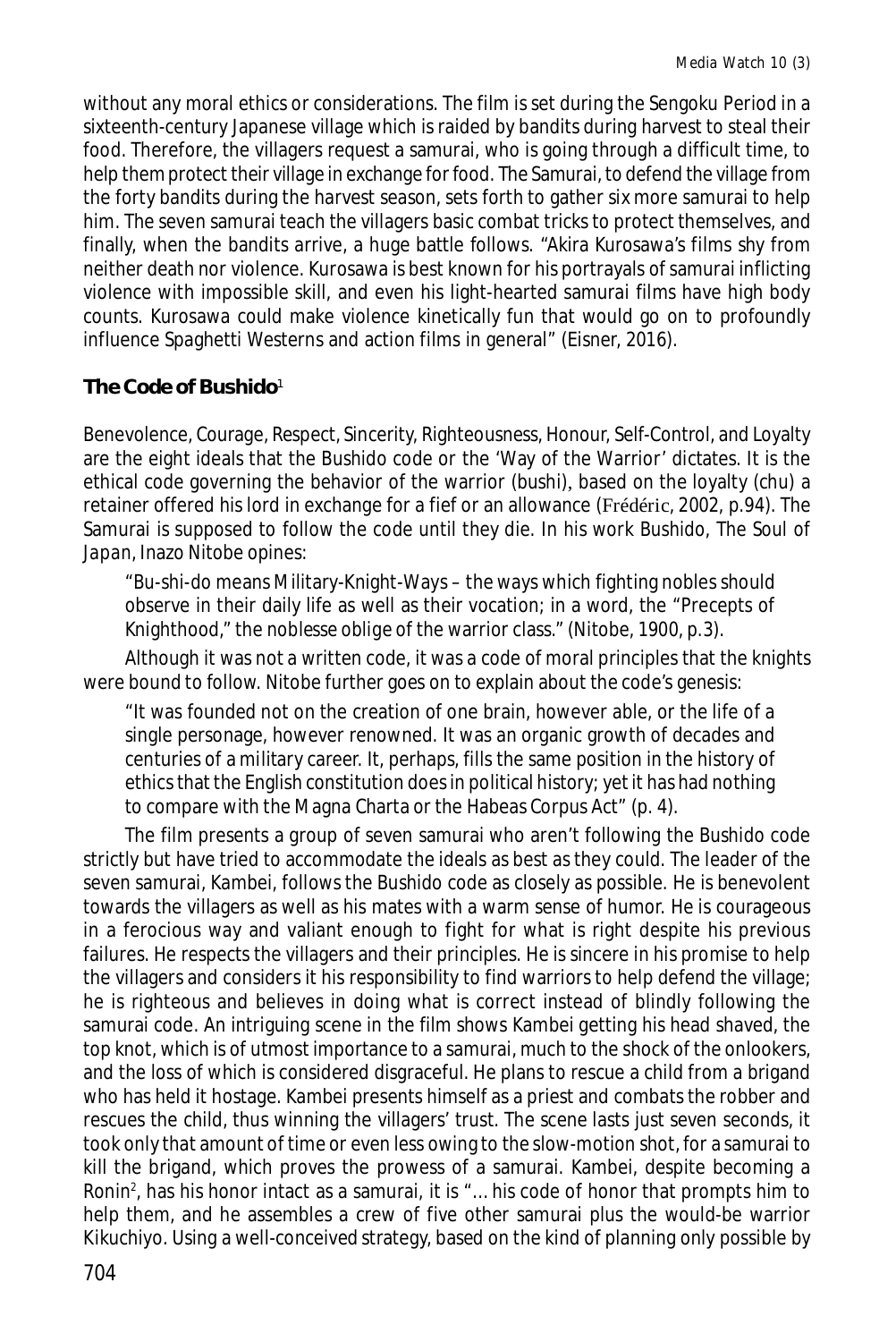warriors who hold to the highest standards Kambei and the villagers save the town" (Nochimson, 2010). Ronin are wandering samurai who have lost their daimyo (master), either to defeat or to death. So without a daimyo, they are drifters from one place to another looking for a new master.

The feudal society of the Edo period in Japan rendered the Emperor powerless only with ceremonial duties. The shoguns (hereditary military generals) were de facto in charge of the different parts of the country. The shoguns had various daimios stationed under them at various states. Daimios were feudal landowners and commanded the Samurai. When the shogunates went to war among themselves to gain supremacy over the other, it led to the death and destruction of various daimios and their castles. The loyal samurai went to war to protect their respective daimyo. In her work, *Seven Samurai. BFI Film Classics Series* Joan Mellen notes – "A true samurai wanted nothing more than to be attached to a daimyo and a castle, to be 'tied down' in the classic feudal organization" (Mellen, 2002). And if the daimyo was killed or defeated, which was a regular phenomenon owing to the constant battles; his samurai became unemployed and lordless and were tagged as ronin. The absence of a warlord deprived them of means of sustenance for themselves, which forced them down the wrong path of becoming bandits and preying upon defenseless farmers for food. Not all ronin took to plundering and killing though, some of them, like the ones depicted in *Seven Samurai* looked for other upright ways to sustain themselves. They adhered to the high values of the Bushido code and employed their skills for ethical causes. Kambei, for example, is loyal to the farmers. He could have just left them midway when he found out some villagers fighting among themselves. Instead, he chose to chide them for their good and unites them against the bandits.

The other samurai also follow certain rules laid down by the Bushido code in a sense, they all follow the one rule that is of utmost importance for a samurai to protect his people, i.e., to be brave and loyal until the very end. They would rather give up their lives fighting their nemesis instead of running away from the battlefield. It comes naturally to them. In his book *Violent Affect* Marco Abel aptly observes:

"With [my] responsibility always already being response-ability— [my] constitutive ability to respond before these images represent—what counts in such a conception of performative ethics is to examine "the production of effects, not the zero-sum game of deciding what an identity or movement really or authentically 'means'" (Abel, 2007, p.170).

Therefore, the code still defines them because they are brave and loyal to each other and their cause. They are not fighting the bandits because they will be winning honor and glory for themselves, but, because it is the right thing to do.

"After all, it is the Samurai that developed, chose, and dedicated their entire lives to the unwritten code of conduct, known as Bushido. To do less, would be a dishonor to their memory and the legacy of martial ways, which still serves to prevent many of us from being barbarous savages, in our martial art" (Matrasko, 1999).

### **Swords and Spears**

Kurosawa skilfully handles the action scenes in this film mostly concentrating on the heroic manner in which the samurai kill their opponents rather than how the four samurai were killed. That they were all killed by gunshots could be a reference to the fact that only machinery can overpower the indestructible and skillful samurai. Peter Wild, in his book *Akira Kurosawa,* writes: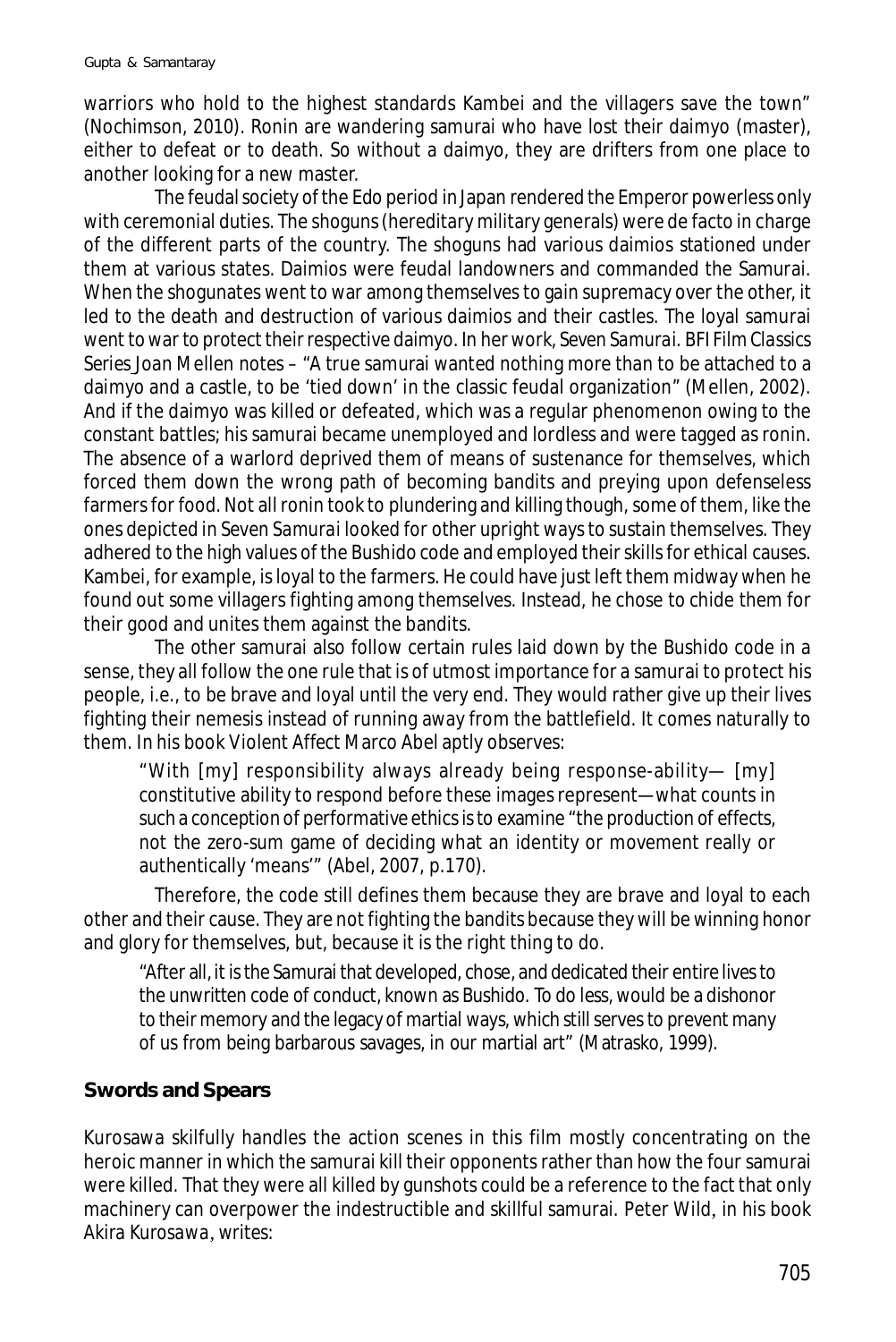"His technical innovations – using three cameras to shoot a scene, employing telephoto lenses, filming action scenes in slow motion – are all widely considered to have been tremendously influential" (Wild, 2014, p. 8).

The first action scene is between a brigand and Kambei who has posed as a monk. The actual combat is not shown explicitly in the film, only the onlookers, who are waiting outside with bated breath and a slow-motion shot of the robber coming out of the hut with a wound on his back while Kambei follows with a sword stained with blood. The mise-enscene and the slow-motion shot add to the dramatic effect of this scene. The second fight scene again shows a bevy of onlookers and a duel between Kyuzo who has been challenged by another samurai. Again, a slow-motion shot of Kyuzo skilfully bringing down his opponent with very little bloodshed is shown. The next death scene shows the bringing down of three bandits who are scouting the perimeter of the village, where two of them are killed immediately, and one of them is dragged down alive to the village's old woman who avenges her son's death by killing him. Even though the actual killing is not shown, the camera angles and the shot are powerful enough to be imprinted the audience's memory. In his article *Many Acts of Killing: Violence in the Films of Akira Kurosawa*, Eric Eisner states:

"The violence stems not from an antiquated political system with unclear rules of succession, but human nature. Kurosawa explicitly intones that this dangerous element in ourselves is present now and that it always will be" (Eisner, 2016).

The anguish of the mother and the satisfaction on her face, with the prospect of revenge, is too unrestrained to miss. The third act takes place when the samurai discover a bandit camp. They stealthily move up close and set it on fire, however when the bandits start coming out with the women, Heihachi, a samurai, comes across his wife there at the bandit camp and is aggrieved. He couldn't attack the bandits further and is shot down by one of them. Most of the samurai are clueless as to what happened to him in a fraction of a second, only to discover later that his wife was held captive there. It is pertinent to note that this death scene was not presented in a slow-motion shot like the others, maybe, because it shows the defeat of a brave warrior. But the last respects paid to Heihachi will be etched vividly in one's mind; he has been glorified in the death and has been given the burial fit for a samurai. Peter Wild further states:

"The filming of seven samurai was yet another testing ground that saw Kurosawa employing three units – one for 'orthodox shots', one for action scenes and one as a guerrilla unit – alongside use of the aforementioned telephoto lenses (Kurosawa liked to shoot groups of actors from some distance away to try and encourage a greater sense of reality in the scene)" (Wild, 2014, p. 94).

The fade-in shot of Heihachi's burial is taken from a distance below, shown atop a hill where his brethren are mourning him. One comes across yet another aesthetically pleasing shot where Kurosawa focuses the camera on the bandit being killed with an arrow that passes right through his chest shot by Gorobei. But, the climactic battle in the rain is legendary. We encounter spectacular shots of Kambei slaying various bandits with his bow and arrow amidst heavy downpour, parallel to it is a scene of the battle where many bandits are slain at the hands of the samurai, then again, a slow-motion shot captured stylistically of Shichirochi slaying yet another bandit with a spear. These scenes highlight the stylistic ways of the samurai fighting. However, the samurai whose death is most visually affecting is Kyuzo's; he staggers painfully in the rain before falling to the ground; so is Kikuchiyo's death whose limp body lies face down on the mud while the rain is drenching it. He was the villager who was not a samurai by birth but fought equally fearlessly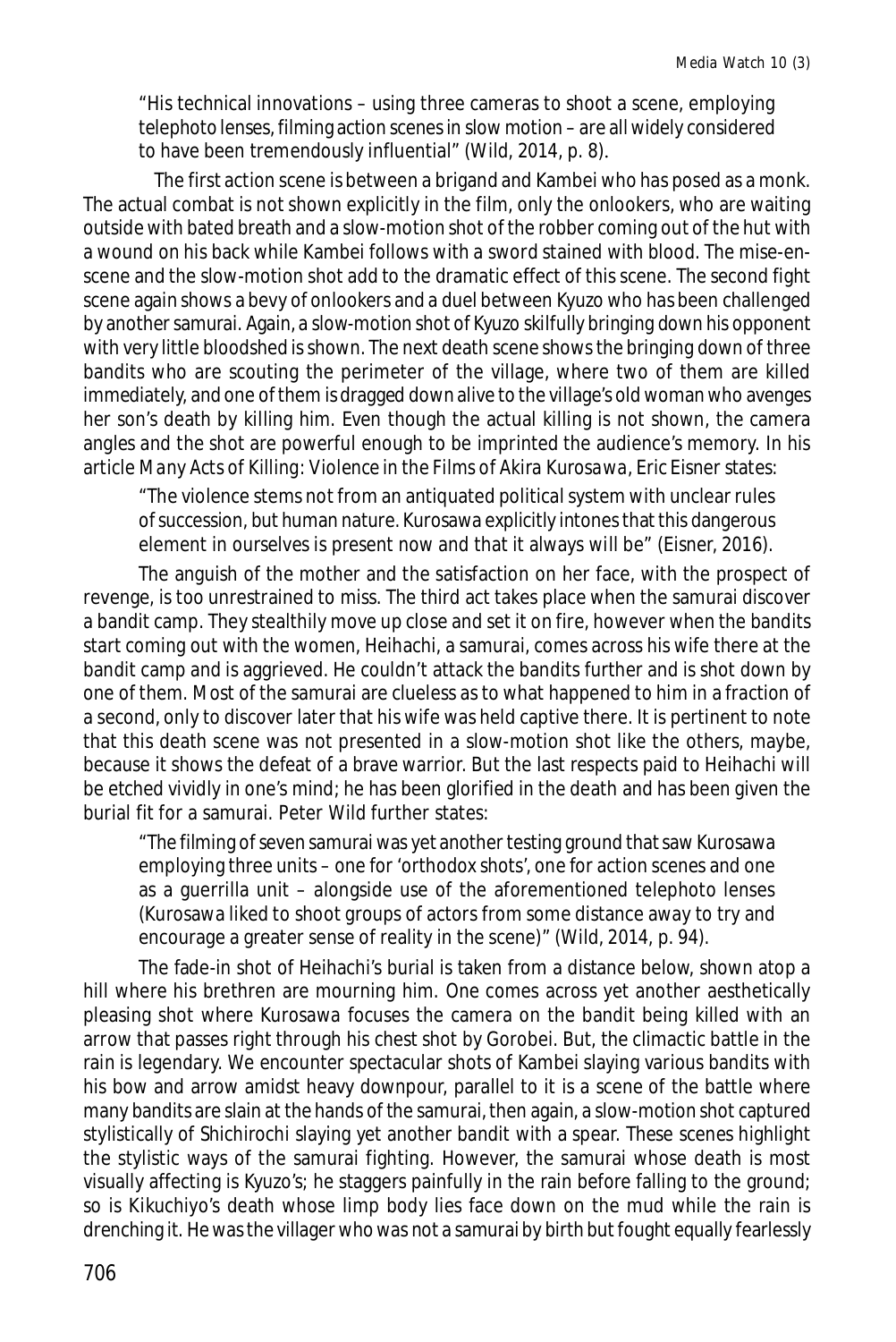for his people. These scenes arouse pity and sadness for the samurai in the audience's mind. Even while battling the bandits, the samurai adhered to their code of combat, they did not follow unethical practices, while the bandits killed barbarically. In his book *Violent Affect* Marco Abel throws light on the ethical practices in war, he writes:

"… ethics is a question of responsibility, or better yet, response-ability, that does not depend on rational choice" (Abel, 2007, p. 10).

The samurai simply follow the rules of combat they have been following as a principle; it is involuntary like an automatic response, a reflex that comes from years of training and practice and no amount of barbarism could change that. Their action does not require any rational choice. They fought valiantly until the very end defeating the bandits only to die alone and still the victory was not theirs. Kambei observes in the end while looking at the happy villagers and the graves of his comrades - "So. Again we are defeated. The farmers have won. Not us" (Kurosawa, 1954)**.** He is one of the surviving samurai along with Shichiroji and Katsushiro who are left to their fate. As the critic, Roger Ebert aptly mentions on his webpage:

"Many characters die in "Seven Samurai," but violence and action are not the points of the movie. It is more about duty and social roles. The samurai at the end have lost four of their seven, yet there are no complaints because that is the samurai's lot" (Ebert, 2001).

The film has a heavy underlying message about the past and the present. It shows the villagers happily going about their daily chores; planting rice and singing happily after the bandits are vanquished while the samurai, who are alive, are shown standing and pondering over their fate. The villagers don't need them anymore, and they go back to being the Robins they were; they denote the past that is losing its importance in this fast-paced world, and the villagers signify the fast-moving world that the samurai are living in.

## **Guns and Ammunitions**

"So strong was *Sholay*'s hold on the imagination of the Indian masses that in 1999 BBC India declared it the 'Film of the Millennium'" (Chopra, 2000, p. 3) – writes Anupama Chopra in her book *Sholay: The Making of a Classic*. The film is about two mercenaries, Jai and Veeru, who are hired by Thakur Baldev Singh, a retired policeman, to aid him in nabbing Gabbar Singh. He is an infamous dacoit, who causes chaos and devastation in the village of Ramgarh. Ramesh Sippy's *Sholay* is deemed as one of the greatest hits in Indian cinema, the film opens with a 1970s village scene, while there is background music and the credits are running. The scene gradually moves to a train passing through the village and cuts to Jai and Veeru, two outlaws, who are captives in the train being taken to prison for robbery by Thakur Baldev Singh, then a police officer. A highly gripping action scene follows when the train is attacked by bandits. However, in the time of need, the Thakur unshackles Jai and Veeru's metal handcuffs with a gunshot thus pledging his trust in them. The film which has taken inspiration from Kurosawa's *Seven Samurai* (Gulzar et al., 2003, p. 407)*,* somewhat begins with a high-powered action scene which acts as precedence to what to expect in the film. Just like in Kurosawa's *Seven Samurai* where it becomes a personal battle for the samurai to help the villagers from the attacking bandits, in *Sholay,* Jai and Veeru want to avenge the helpless Thakur's misfortune. Diptakirti Chaudhuri, in *Written by Salim-Javed: The Story of Hindi Cinema's Greatest Screenwriters* writes: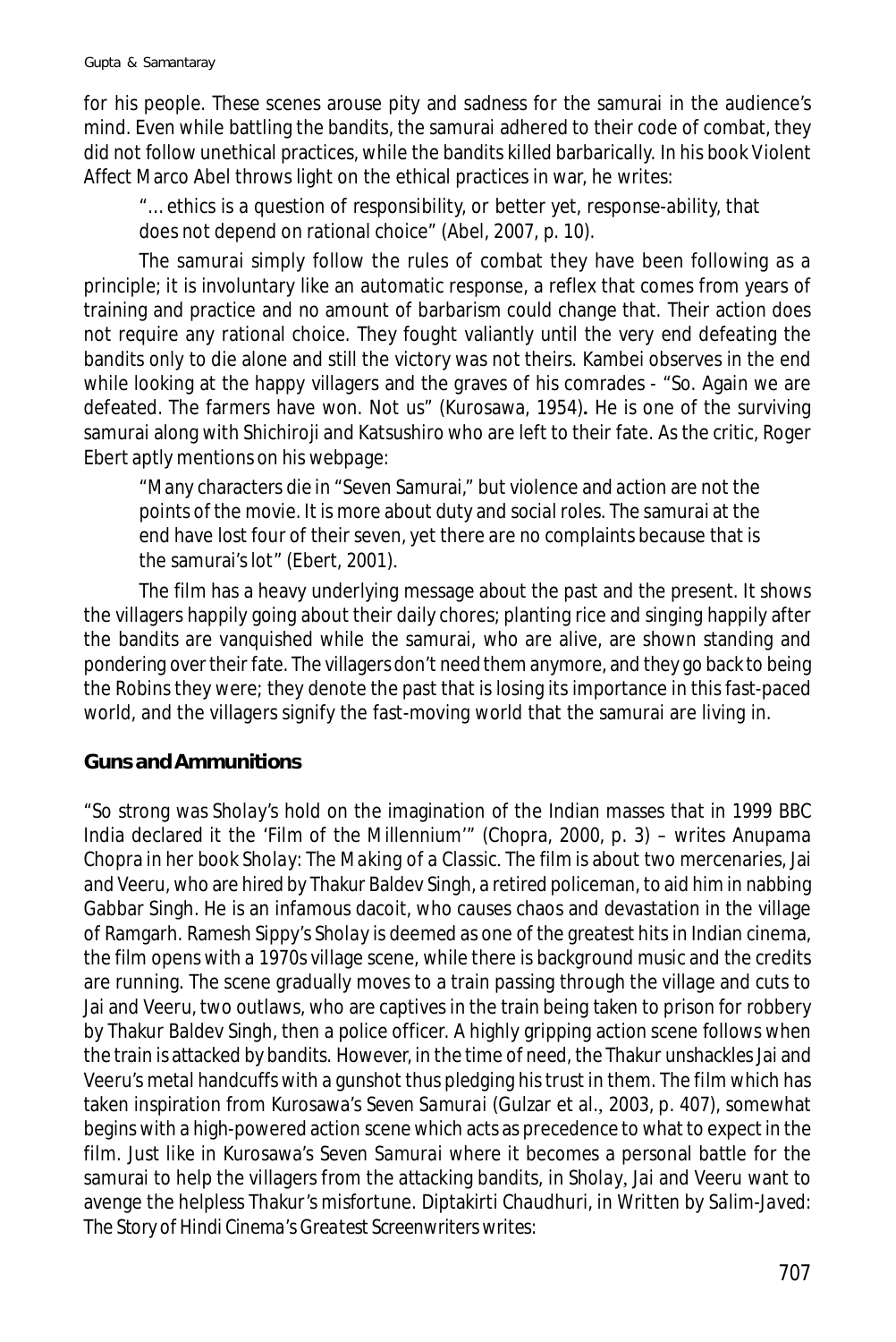"*Sholay* probably had the most dramatic interval post the revelation of Gabbar's brutal revenge on Thakur. While the first half establishes Jai and Veeru's prowess**,** they are still hired guns out to make a quick buck by catching a bandit. At the halfway point, their motivation changes with the knowledge of the Thakur's misfortune, and they too become emotionally invested in the cause" (Chaudhuri, 2015).

However, unlike the samurai, Jai and Veeru, who have been portrayed as their equivalent, protecting the village; do not follow any specific code of combats. They are small-time thieves who must do as they are instructed for a particular amount of money. They are ace gun-men and horse-riders who know how to protect themselves and the people around them. Even the notorious dacoit Gabbar, unlike the anonymous bandits of *Seven Samurai*, is a well-rounded character. His persona changed the way dacoits were presented until then in Hindi cinema. Dressed in military attire and army boots complete with a belt strung with bullets swinging on his arm, Gabbar's character seemed more unsettling because of his choice of attire. "Male attire not only enhances the aggressiveness of their persona but also gave more power to their body language" (Kaur & Sharma, 2017). He has his peculiarities and eccentricities and is presented as a sadistic, cruel man who takes pleasure in dismembering his adversaries. The Thakur, unfortunately, is one of his victims.

Gabbar avenges the Thakur because the Thakur had dared to put him behind bars. "Gabbar escapes, but he doesn't kill Thakur. He merely neutralizes his ability to be violent as a message to feudal oppressors everywhere" (Joshi, 2016). The scene, though not shown explicitly, terrifies the audience about the approaching danger. Gabbar's menacing smile, the threat in his voice saying – "*Ye hath Mujhe de de Thakur*" (Give me those hands Thakur) (Sippy, 1975)—the trepidation in the Thakur's expression and his loud piercing cry is saying "*Nahi*" (No). They add to the terrifying elements of violence to the scene; then the scene suddenly moves in a montage $^3$  shot showing a present-day Thakur without his arms." Hindi cinema has always struggled to describe evil" (Kaur & Sharma, 2017). But Gabbar is evil personified. His confidence that no jail has been built that could hold him embodies an aspect of evil that is irredeemable and needs to be reformed or at least neutralized for the well-being of the society. His ruthlessness is visible from the scenes where he does not even spare his men. He can kill them if they have disappointed him in any way, without giving second chances. With no morals or conscience to fog his mind or deter him from his ambitions, Gabbar's savagery is also portrayed through his determination to massacre the Thakur's family, which he eventually does, even the small child whom he shoots at point blank range. Here the cinematography plays a very important role to convey the violent mood of the scene even though actual bloodshed is not shown.

The previous scene presents a very cheerful picture of a loving family going about their daily chores and making special preparations for the Thakur's arrival, referred to as '*babuji*' in the family. Suddenly, there is an unexpected noise of an echoing gunshot, and the Thakur's son who is trying his hand at shooting a bird suddenly falls to the ground. The viewer, for a fraction of a second, would be confused as to what happened, whether the son finally succeeded in shooting a bird or whether he was shot. Then another echoing shot and his sister falling pulling along the laundry rope before touching the ground; then a third one showing his wife falling from the swing she was sitting on and the plate of peas that she was holding on to, lying scattered on the ground. The swing was still moving back and forth. A swing, with which a child associates happiness and joy, suddenly turns horrific for him when he discovers the lifeless body of his mother. All the shots remain still for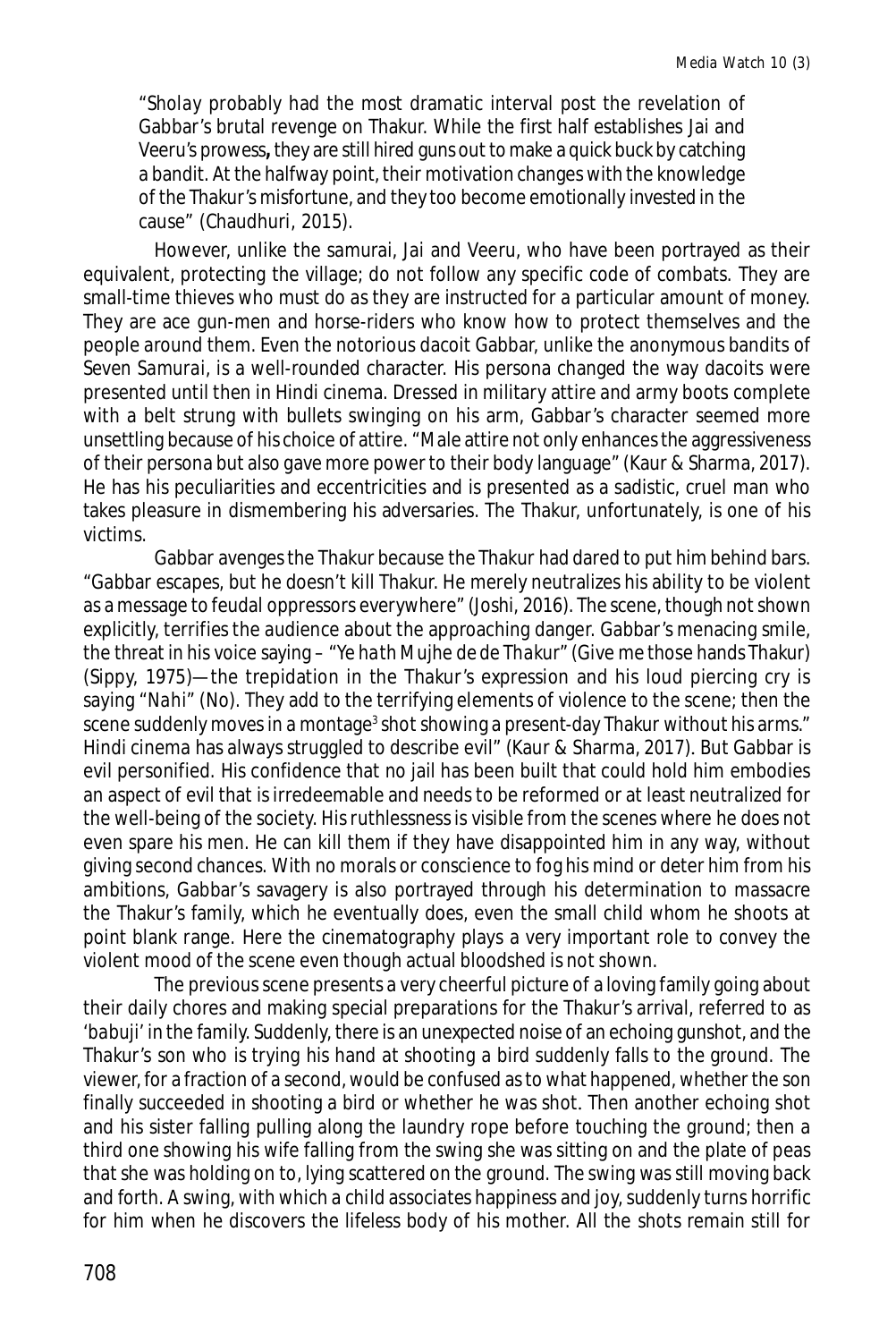some moments for each member until Gabbar comes into the frame with his ominous smile pointing the gun at the child and the gunshot dissolves into the sound of the Thakur's approaching train. Gabbar has escaped the jail premises and is at large again. The gleeful atmosphere at once becomes dismal and forlorn.

These photographic nuances and effects add to the artistic content, and the realistic image of the film, so does the focus on Gabbar, as the villain, that adds a dramatic dimension. He has represented as the violent destabilizing force himself. Gabbar has been given important screen space compared to villains in the films shot during the 1970s. His comrades, Samba and Kaalia, have also been acknowledged specifically. Kaalia, however, is killed by Gabbar himself in a game of Russian Roulette<sup>4</sup>. His killing reflects the feeling of anticipation and horror in the other comrades, which in turn makes the audience apprehensive as well. Just when Kaalia and his companion start laughing along with the other bandits at their good fortune, relieved they will not die, Gabbar shoots them; thus making their deaths even more unsettling. Another shuddering incident is the one where the lifeless body of Ahmed, slayed by Gabbar, is slung on a donkey and sent to the village to instill a sense of horror and fear among the villagers. The scene consists of montage shots showing villagers going about their daily chores, which present a prevailing sense of peace and harmony amongst them, only to be shattered by Gabbar's horrendous deed. This stark contrast proves impactful in arousing a feeling of fear in the audience as well. Throughout the film, Gabbar's character has been successful in sustaining that sense of dread amidst the villagers on screen and the film viewers off-screen alike. "Sustainability, as we know, can be defined as an ability or capacity of something to be maintained or to sustain itself" (Mukherjee, 2017). Gabbar's character is nuanced yet consistent in its portrayal of unrestrained sadism and barbarism, even when he is in pain caused by the Thakur's spiked shoes.

Apart from these scenes, there are other violent action sequences where Jai and Veeru are combating the bandits one to one, either through gun-shots or hand to hand combat, which has been shot in style much ahead of the times the film was made in. Jai's violent death at the hands of Gabbar's men saddens the audience as much as it aggrieves Veeru. The rocky terrains and the barren canyons add an eerie strain to the film. However, the best comes last, when the Thakur squishes Gabbar's arms to a pulp with his nailstudded shoes. That is the first time the spectator discerns blood visually in the film. Just before the Thakur is about to do the same to Gabbar's face, the police arrive and arrest the criminal. This scene puts forth a social message for the audience that it is not the responsibility of the civilian to avenge his perpetrators, rather, the law and government shall take the matter into their hands and decide the fate of the offender; thus, fulfilling the requirements of the censor board. The combined efforts of the director, cinematographer, screenplay writers, background musicians, actors and the rest of the team make the film very life-like and relatable for the then, as well as the contemporary audience. Anupama Chopra further writes:

"Though Bollywood churns out hundreds of these *masala* films each year only a handful find success at the box-office. *Sholay*, with its audacious use of new technology, the inability of the producers to stick to schedule – and budget – and the very novelty of the script, which was a yoking together and suturing of seemingly disparate forms, styles, narratives, character traits, myths, metaphors and themes, was tipped for failure by critics from the beginning. But it defied all odds not only to become the biggest box office hit of all time but 'the ultimate classic … [a] myth'" (Chopra, 2002, p. 3).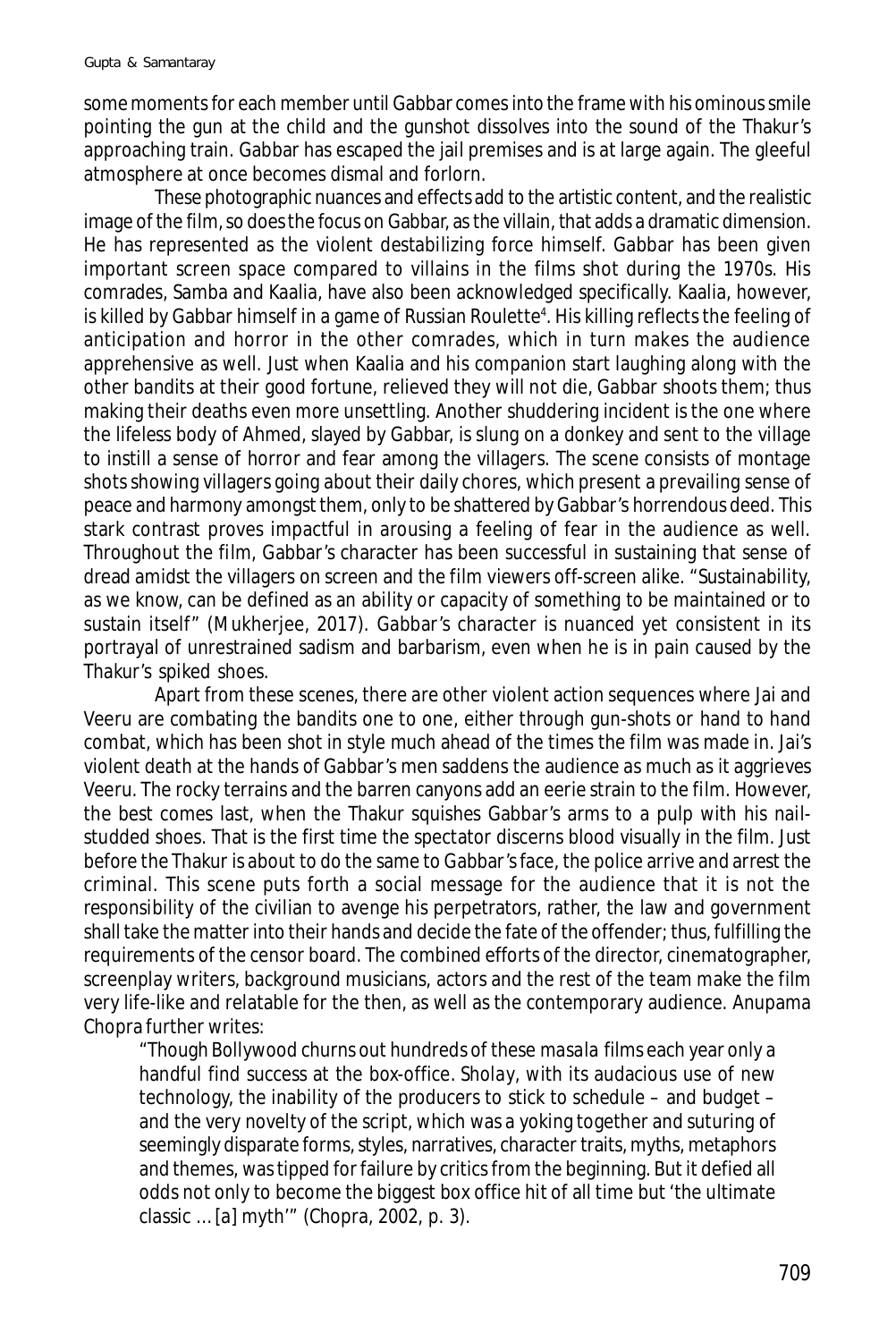# **Conclusion**

*Seven Samurai* and *Sholay* were blockbuster hits during their times. They used techniques that were much ahead of the era they were made in. Both films reflect the contemporary political and social turmoil giving rise to a new genre of revenge-driven violent films that express aggression and social unrest. *Sholay* portrays the lifestyle of the 1970s and *Seven Samurai*, although shot in 1954, portrays the life of Japanese people during the Sengoku period in Japan in 1586. They take the presentation of violence to new heights while staying within the boundaries set by the censor board while employing techniques that limit the visuals of blood-shed and gore but create a sense of fear and awe amongst the viewers. The characters presented are so life-like that the audience instantly connects with them, while the distinctive camera work and the choreographed action sequences give them such a varied dimension that they seem larger-than-life at the same time. Violence has been aestheticized in both films. Every character, minor and major, have added to the essence of the film. Be it the father who is horrified at the thought of the samurai's intervention in their village or his daughter who falls for the young samurai as feared by the father, or the older woman who avenges her son's death. Both leave a deep impression on the audience's mind. The exquisite detailing and the fast-paced cinematography made the film a classic masterpiece.

Similarly, Jai and Veeru who are mercenaries fighting for money follow their moral code and agree to avenge the Thakur and help the villagers in their fight against the notorious bandits, although previously planning to run away with the money. The Thakur's plight brought forth the humane aspect in their personalities that cost Jai his life; just like the four samurai who died fighting for the villagers. Other important components that made *Sholay* a hit was the portrayal of its key characters Jai, Veeru, Thakur, and Gabbar. Even minor characters like Samba with just one dialogue to speak in the whole movie, Soorma Bhopali who entertained the villagers with tall tales of his bravery, the jailor with his comic relief, Mausi with her concern for Basanti's marriage, even the horse Dhanno who helps Basanti in her time of need — all add a special touch to the film. Although with short roles, the film has provided strong characterization to these actors in its peculiar way, each adding to an important aspect of the film. All the characters in the film embodied an essential aspect of life which plucked at the cords of the audience's heart thus making the film one of the best stories ever narrated in the history of Indian cinema. These films seem realistic because unlike popular celluloid films, the heroes, in these films do feel pain, even die, which is the reality of life. When watched today both the films act as a sociocultural and cinematographic benchmark of the respective times they were made in, of their respective countries.

### **Notes**

<sup>1</sup> The unwritten Samurai code of conduct, known as Bushido, held that the true warrior must hold that loyalty, courage, veracity, compassion, and honor as important, above all else. An appreciation and respect of life were also imperative, as it added balance to the warrior character of the Samurai. (Matrasko, 1999) <sup>2</sup>Ronins are wandering samurai that have no lord or master.

<sup>&</sup>lt;sup>3</sup> Montage shot is a "single pictorial composition made by juxtaposing or superimposing many pictures or designs." In filmmaking, a montage is an editing technique in which shots are juxtaposed in an often fastpaced fashion that compresses time and conveys a lot of information in a relatively short period. (http:/ /www.elementsofcinema.com).

<sup>&</sup>lt;sup>4</sup> Russian roulette is a lethal game of chance in which a player places a single round in a revolver, spins the cylinder, places the muzzle against their head, and pulls the trigger. (https://en.wikipedia.org/wiki/ Russian\_roulette).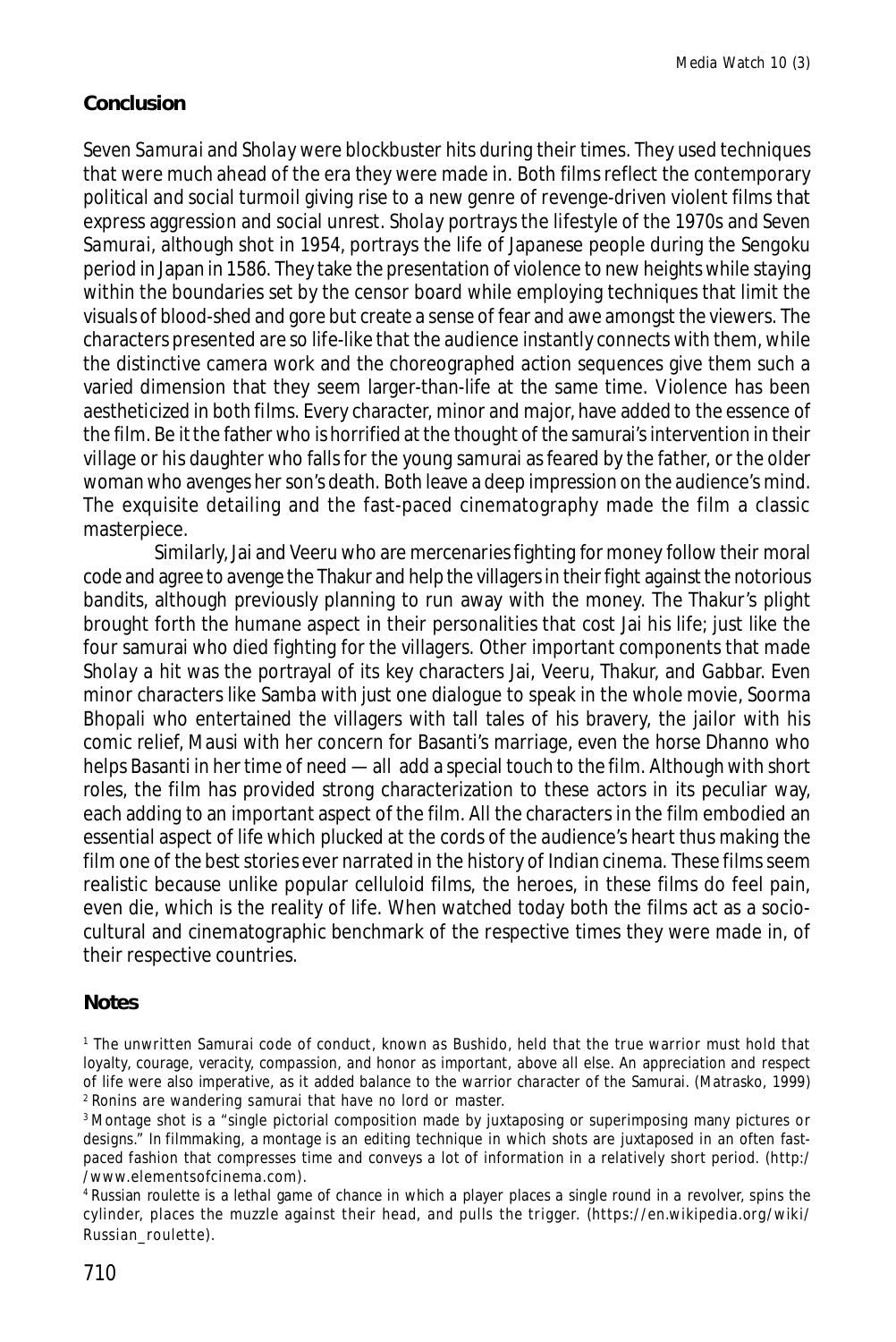## **References**

- Abel, M. (2007). *Violent Affect Literature, Cinema, and Critique After Representation*. Univ of Nebraska Pr.
- Chaudhuri, D. (2015). *Written by Salim-Javed: The story of Hindi cinemas greatest screenwriters*. Gurgaon, Haryana, India: Penguin Books.
- Chopra, A. (2000). *Sholay: The making of a classic*. New Delhi: Viking.
- Cole, J., McCarthy, N., Fujishima, K., Christley, J. N., Haigis, M., & Uhlich, K. (2013,
- September 30). The Big Parade | Blu-ray Review. Retrieved February 9, 2019, from https:// www.slantmagazine.com/dvd/review/the-big-parade
- Dissayanake, W., & Sahai, M. (n.d.). Sholay, a cultural reading. Retrieved February 15, 2019,
- From https://books.google.com/books/about/Sholay\_a\_cultural\_reading.html Ebert, R (2001, August 19). The Seven Samurai Movie Review (1954) | Roger Ebert. Retrieved February 9, 2019, from http://www.rogerebert.com/reviews/great-movie-theseven-samurai-1954
- Eisner, E. (2016, February 09). Many Acts of Killing: Violence in the Films of Akira
- Kurosawa. Retrieved March 12, 2019, from https://pennmoviegoer.com/2016/11/10/manyacts-of-killing-violence-in-the-films-of-akira-kurosawa.html
- Frédéric, Louis. (2002). "Bushido." *Japan Encyclopedia*. (p. 94). Translated by Käthe Roth,
- Massachusetts: The Belknap Press of Harvard University Press.
- Goldstein, J. H. (2011). *Why we watch: the attractions of violent entertainment*. New York: Oxford University Press.
- Graham, G. (1998). *Sex and Violence in Fact and Fiction*. In Matthew Kieran(Ed.), *Media Ethics* (pp. 157). London: Routledge.
- Gulazara, Nihalani. G., & Chatterjee, S. (2003). *Encyclopaedia of Hindi cinema*. New Delhi: Encyclopaedia Britannica (India).
- Joshi, A. (2016, January 29). Politically Correct Talkies: The Real Villain in Sholay was
- Thakur. Retrieved February 20, 2019, from https://www.thequint.com/videos/2015/10/31/ politically-correct-talkies-the-real-villain-in-sholay-was-thakur
- Kieran, M. (2003). *Media ethics*. London: Routledge.
- Kurosawa, A. (Director). (1954). *Seven Samurai* [Motion picture]. Japan: Toho.
- Kurosawa, A. (1985). *Something like an Autobiography*. Paris: Seuil/Cahiers du cinema.
- Matrasko, C. (1999). Bushido, Warrior Code of Conduct, The Samurai. Retrieved April 15, 2019, from http://aikido-world.com/articles/Bushido-CodeoftheWarrior, theSamurai.htm.
- Mellen, Joan. (2002). *Seven Samurai. BFI Film Classics Series*. Edited by Rob White, British Film Institute, London: UK.
- Miller, J. (2013). *Film and ethics: What would you have done?* Newcastle upon Tyne, England: Cambridge Scholars Publishing.
- Montage. (n.d.). Retrieved March 22, 2019, from http://www.elementsofcinema.com/editing/ montage.html
- Mukherjee, S. (2017). Sustenance of Native Culture in Multilingual Written Texts: A Case Study of *The God of Small Things* and *The Hungry Tide*. *Media Watch, 8*(3). doi:10.15655/ mw/2017/v8i3/49151
- Nitobe, I. (1900). *Bushido, The Soul of Japan*. Philadelphia: The Leeds and Biddle.
- Nochimson, M. P. (n.d.). World on Film. Retrieved March 22, 2019, from https:// books.google.com/books/about/World\_on\_Film.html.
- Prince, S. (1991). *The Warrior's Camera: The Cinema of Akira Kurosawa.* Princeton, New Jersey: Princeton University Press.
- Ray, S. (1994). *Our Film, Their Film*. New York: Hyperion books.